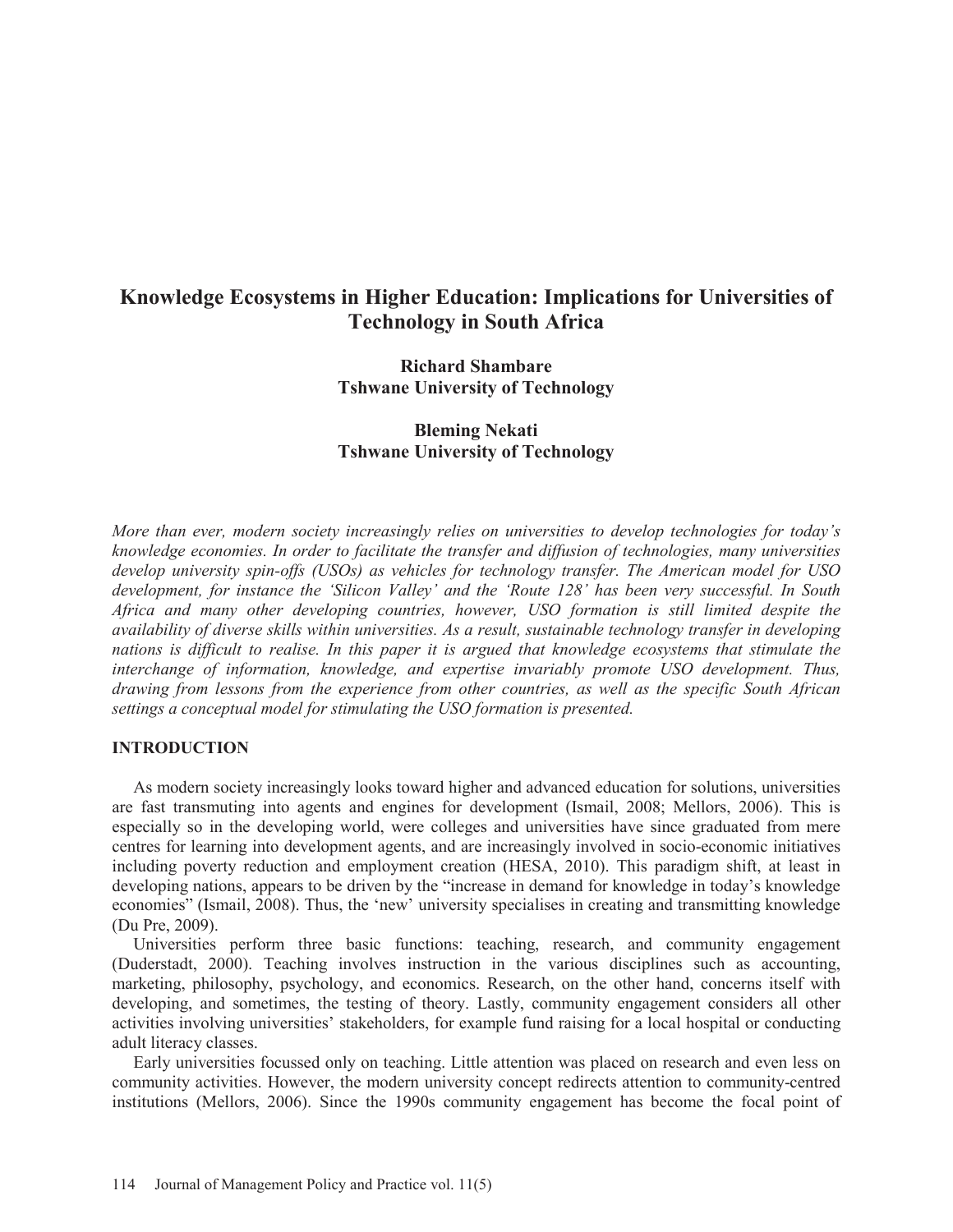higher education. More specifically how and what can institutions of higher learning contribute to local communities, through teaching and research (Du Pre, 2009; HESA, 2007; 2010; Mellors, 2006). And within the context of a developing nation like South Africa, universities may prove most significant by participating in poverty alleviation, employment creation, and improving access to health care (HESA, 2007). The implication for universities is to focus on creating and transferring innovations that address societal challenges including poverty and unemployment.

 The potential for technological innovations are enticing, however, these can only be realised when they are successfully transmitted. For example, the life-saving qualities of antiretroviral (ARVs) will only be beneficial if the drugs are distributed to HIV/ AIDS patients. Thus, the diffusion of technologies is equally important as their creation. It is only through the former that communities benefit from technological advancement. It is against this background that in this paper we argue for efficient modes of diffusion of technological innovations or technology transfer. Because universities are knowledge and information repositories (Duderstadt, 2000), this paper considers only technological innovations generated at institutions of higher learning. In this respect, several authors recommend commercially spinning out technologies through university initiated businesses or university spin-offs (USOs) (Du Pre, 2009; Gubeli & Doloreux, 2005; HESA, 2007; Pirnay *et al*., 2003).

 For that reason, the South African government affirms the importance of technology transfer and considers it a national priority. Hence the inception of R&D initiatives such as Tshumisano Fund and National Research Fund (NRF) to support university research (HESA, 2007). Overall, these initiatives have been successful in meeting their objectives. For example the underwater fibre optic project at Stellenbosch University or the bone grafting procedure at Tshwane University of Technology. Save for a few examples, diffusion of these innovations remains low, as few technological innovations ever leave university laboratories. On the whole, South African universities are grappling with developing vehicles for diffusing innovations. Although USO formation in the developed world appears to successfully enable technology transfer, in South Africa, especially among the universities of technology (UoTs), USO formation still remains limited. Therefore this paper argues that technology transfer is best mediated through USOs.

 Despite UoTs are abounding with diverse skills, ranging from accountants to lawyers to technologists and scientists, harnessing this expertise in forming USOs has proved to be problematic. Accordingly, we further argue that USO formation is facilitated by an open interchange of knowledge and information among students, faculty, financiers, and stakeholders organised within knowledge ecosystems.

 In order to facilitate presentation of these arguments, a brief analysis of the South African higher education sector is presented so as to set the study in a wider context and root it within a particular context. Following on, technology transfer is discussed. Then, USO concepts and trends are analysed, and these culminate into a framework that UoTs may apply in developing knowledge ecologies. Subsequently, limitations and conclusions are presented.

# **THE SOUTH AFRICAN HIGHER EDUCATION SECTOR**

 The South African higher education sector consists of 23 public universities. Of which 11 are traditional universities, 6 are comprehensive universities, and 6 universities of technology as well as 94 privately registered colleges and institutes. Combined university enrolment exceeds 750, 000 students (Council on Higher Education, 2000). With the advent of democracy, the sector is continually adapting to the demands for a new South Africa (Du Pre, 2009; HESA, 2007; 2010). One notable change was the creation of Universities of Technology (UoTs) (Council on Higher Education, 2009b; Higher Education South Africa, 2007). Previously UoTs or the former *Technikons* catered only for the black majority, and as a result had limited access to other institutions of higher learning. Because of this special preserve, UoTs' campuses tend to be situated in communities previously reserved for Black Africans, the majority of the population. In the yesteryear, UoTs' locations limited their accessibility and subsequently their consequence on national development. However, in the new and democratic South Africa, UoTs' physical locations may potentially be their greatest asset in terms of social and economic development. Because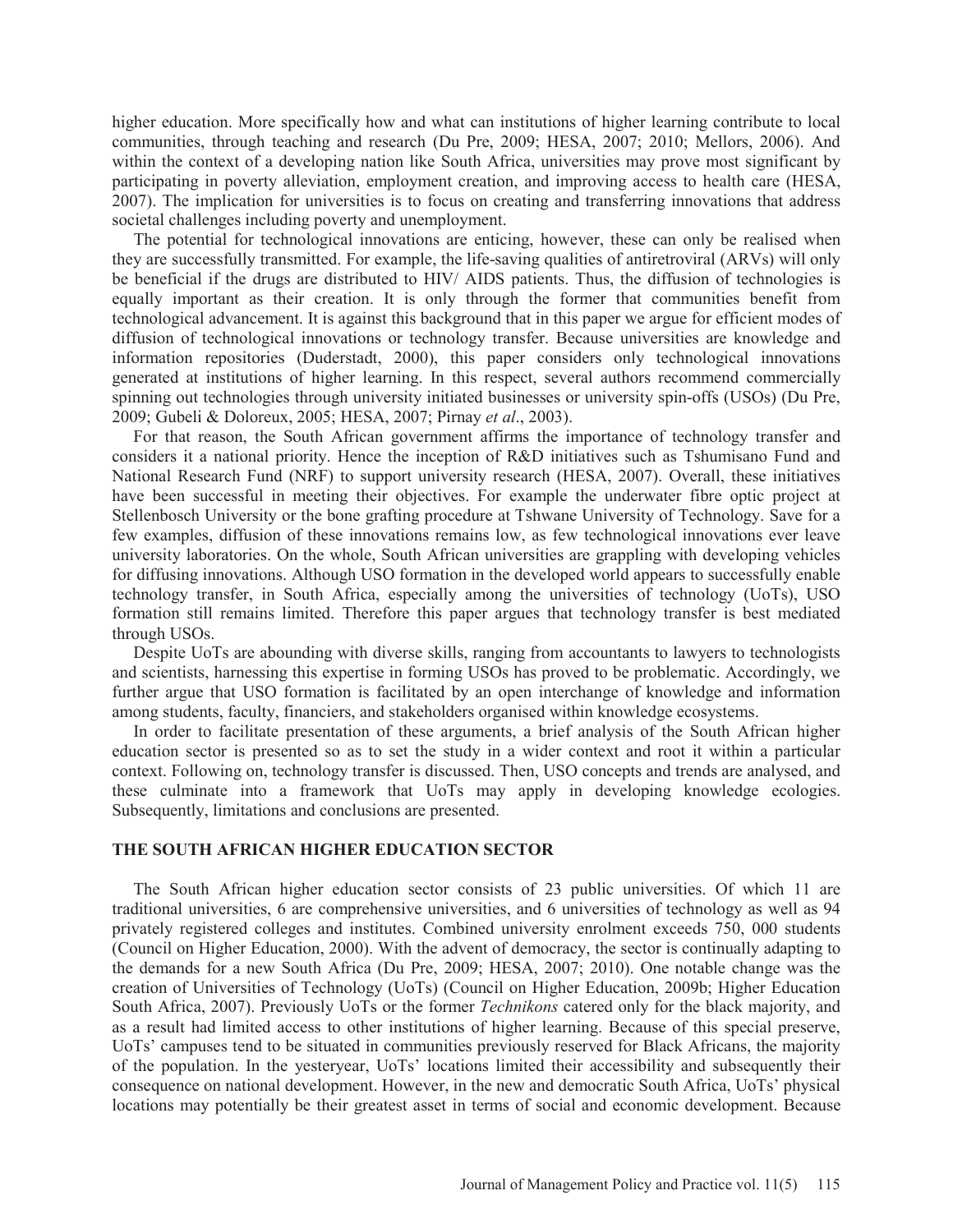technology transfer seeks to promote social and economic development, in South Africa UoTs, more than any other institution of higher education, have the greatest potential for initiating development. UoTs' student population is most representative of South Africa's demographic profile, in terms of race, gender, ethnicity, and income classifications (Council on Higher Education, 2009b). Thus, they make a viable case study for investigation.

# **Universities of Technology (UoTs)**

 UoTs were created when the former *Technikons* (or polytechnic colleges) merged with traditional universities (Du Pre, 2009). In total there are 6 UoTs, namely the Cape Peninsula University of Technology, Central University of Technology, Durban University of Technology, Tshwane University of Technology, and Vaal University of Technology (Council on Higher Education, 2009b). Although they are the least represented, approximately 25%, they are the fastest growing and most adaptive (Council on Higher Education, 2009b; Du Pre, 2009).

 Historically, UoTs are biased towards developing technical skills, and enjoy a long-established relationship with industry. Collaboration between the two is commonplace; students attend apprenticeship training in industry. In turn, industry sometimes commissions research on new processes and ideas to the former *Technikons*. Thus, for the purposes of this studying UoTs is ideal for a number of reasons: (a) proximity to the population's majority and potential for mediating development, (b) most adaptive of all universities, and (c) close ties with industry. Overall, UoTs have the greatest potential for both technology development as well as its dissemination.

## **TECHNOLOGY TRANSFER**

 A classic example of technology transfer is the invention and subsequent diffusion of gun powder. The technology was developed in China (technology generators), but it was the Europeans (technology recipients) that transformed its use for world conquest (Li-Hua, 2006). Equally, the case of the magnetic train technology illustrates the role of technology transfer in modern society. Both technology generators and recipients have the ability to develop competitive advantage from technology transfer. Shanghai was able to create the fastest commuter train (500 km/h) from the magnetic train technology developed in Germany. On the one hand, the Germans retain patents to the technology, and on the other hand, the Chinese benefit from this efficient mode of transportation.

 Technology transfer is the process by which new knowledge is transformed into usable innovations, inventions, and products (HESA, 2007; Li-Hua, 2006). The ultimate objective of technology transfer is to discover solutions to specific problems. It is this problem-solving ability that makes technology transfer a crucial factor for social and economic development (Li-Hua, 2006).

 In universities new knowledge is created primarily from research activities, and through USOs this knowledge permeates into the economy (Gubeli & Doloreux, 2005). For instance the emergence of the "Silicon Valley" phenomenon in the United States, which has, as a result, reshaped American higher education. USOs have become a permanent feature and are both a process and product of higher education. Consider Google,<sup>1</sup> a product of Stanford University students, is one of the more successful USOs. Its innovative products – Internet search-engine, Gmail, and Facebook resulted from technology transfer, and today have forever transformed the Internet and communication.

 To qualify as technology transfer, Gubeli & Doloreux (2005) contend that developed goods and services should satisfy two basic requirements. First, their origin stems from some form of research. Secondly, these goods and services must provide tangible benefits to both the developers and end-users. Users should derive some kind of use value that ultimately translates into economic value for the inventors (Ma *et al*., 2009). As with the Google example, Google Inc.'s multi-billion enterprise has increased the net worth of its founders. On the other hand millions of individuals benefit from services such as Gmail, Facebook, and Google, among others. These have become so popular so much so that they introduced new words into the computing language. For instance, "googling," which refers to the process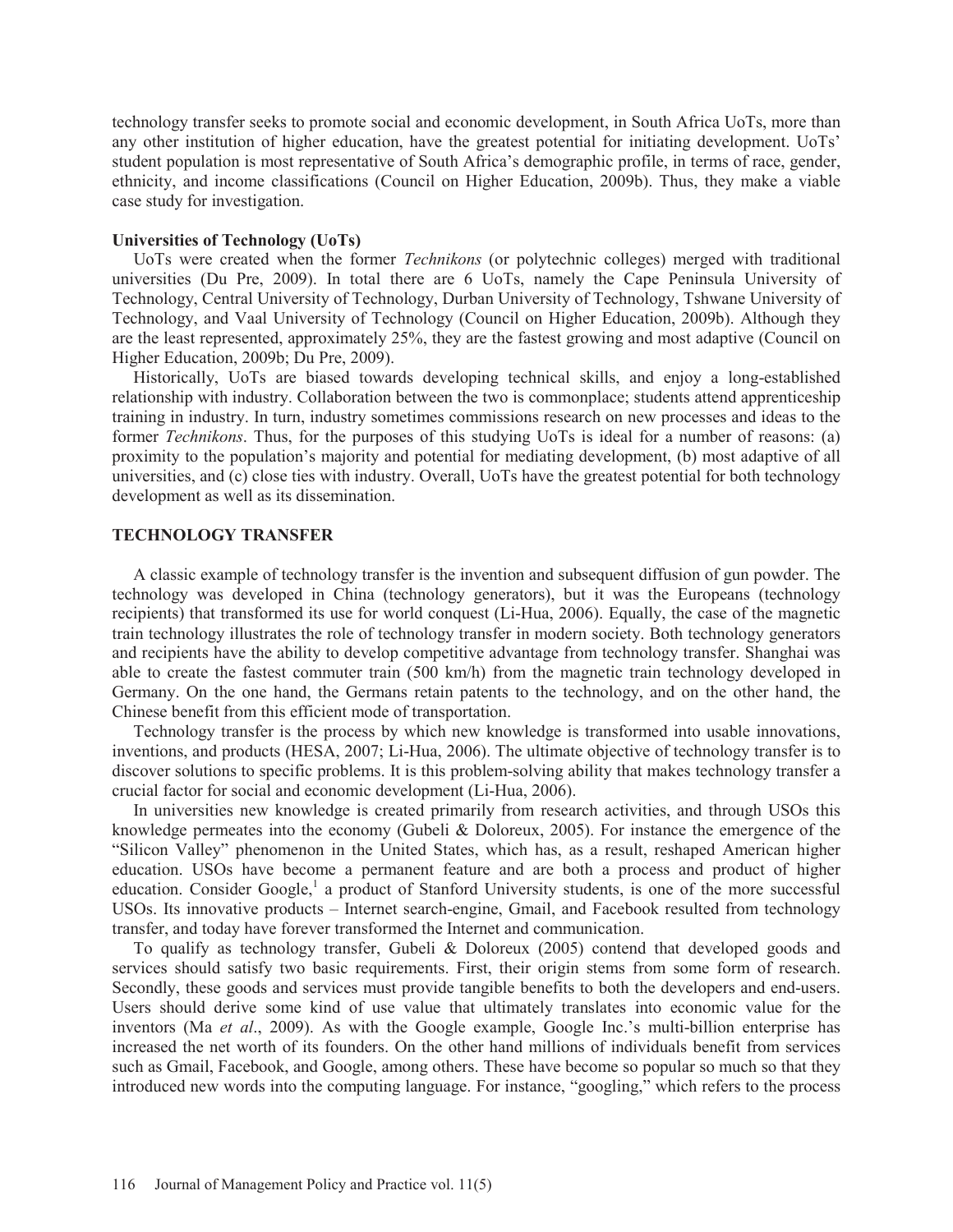of searching for information on the Internet (Dictionary.com, 2010). It is this research aspect that makes universities an essential element of technology transfer.

### **Universities and Technology Transfer**

 The relevance of universities' participation in technology transfer is best illustrated in the following excerpt, from an interview collected by Dr. Marguerite Robinson, an anthropologist, in Indonesia in the 1970s. As she was collecting the interview, an elderly gentleman commented:

We are pleased that you are interested in us, that you visit our houses, and that you sit and talk with us. We try to tell you whatever you want to know. But we would like to ask a question. There is something that we cannot understand. We are sitting here in the mud because this is all we have. Can you not see that we are cold and wet, and that we are poor and have nothing? But you are educated and wealthy. Why do you want to sit here and learn about our customs? Why do you not also use your knowledge and resources to help us to have better lives and improve our customs (Robinson, 2001)?

 Dr. Robinson confesses that the above-mentioned interview was an epiphany. It exposed academia's obliviousness to its duty of servitude to society. However, universities can through technology transfer use 'knowledge and resources' to improve society. For that reason, Marguerite Robinson (2001) seems to argue that university education lacking technology transfer is not only inadequate, but it is also meaningless, as traditional classroom teaching and learning is too static for the  $21<sup>st</sup>$  Century digital economies (Shrivastava, 1999). HESA (2007) further argue that modern economies require research organisations, including universities, to continually learn new knowledge and disseminate it for value creation, as espoused by Gubeli & Doloreux (2005). This is in line with Mellors' (2006) modern universities' community engagement paradigm that posits universities to be developmental catalysts (HESA, 2010). Thus, it is not a question of whether universities should engage in technology transfer, but a question of how.

 According to the Association of University Technology Managers (2005), the earliest university technology transfer initiatives were recorded in the US in the early 1970s. Since then, technology transfer has dominated the academic landscape; 'Silicon Valley' and 'Route 128' are common examples (Pirnay *et al.*, 2003). Mellors (2006) agrees and affirms that universities' value to society has since increased. Because of the utility of university-driven technology transfer, many cities in the UK frequently bid to host university campuses (Mellors, 2006). For that reason, technology transfer is now an integral part of higher education. While technology generation is initiated by research, technology diffusion is promoted by private partnerships and knowledge ecologies (Shambare & Nekati, 2009) that eventually culminate into USOs (HESA, 2007; Pirnay *et al.,* 2003;).

# *Solving Real and Complex Problems*

 In order for universities to engage meaningfully in transmitting knowledge, Zuber-Skerrit and Fletcher (2007) recommend the use of action research methodologies, as ordinary methodologies have limitations in devising practical solutions (Zuber-Skerrit & Perry, 2002). Basic and academic research are important and often are precursors to the former, they are concerned with the development of theory. It is this theory that usually is tested in the real world, by other means such as action research. Action research combines both academic and applied research approaches and focuses on solving real-life problems as well as contributing to the body of knowledge (Zuber-Skerrit & Fletcher, 2007). This real-world thematic concern or the ability to solve real world complex problems makes it a viable methodology, especially in the social sciences, for technology transfer (Zuber-Skerrit & Perry, 2002). Such an approach enables 'action' intervention. According to Li-Hua (2006), this connection between academics and practitioners enables knowledge transfer, which in turn catalyses technology transfer. On this, the discussion moves o to USOs.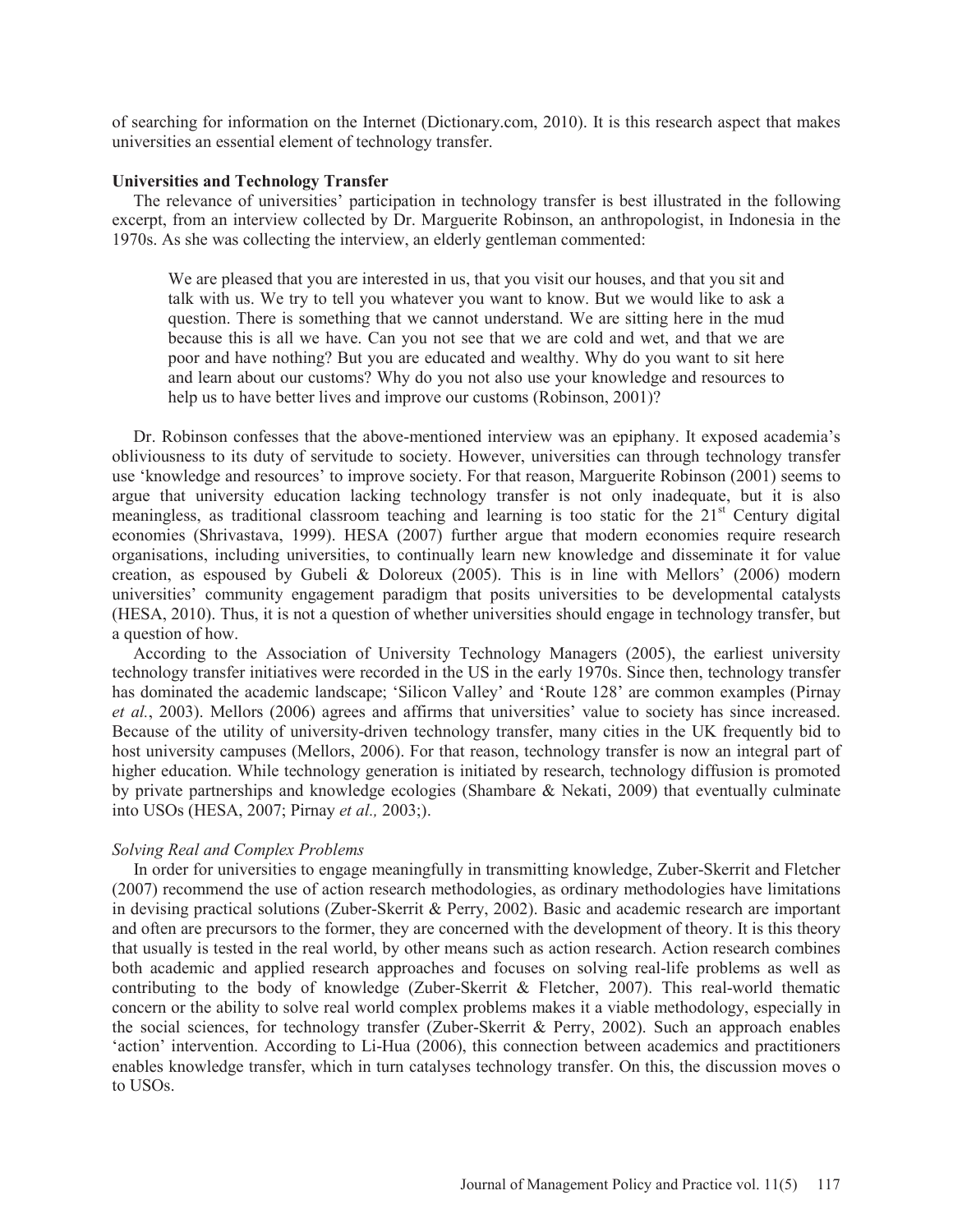### **University Spin-Offs: Technology Transfer Vehicles**

 The term university spin-off or USO refers to any new firm or business created to exploit commercially some knowledge, technology, or research results developed within a university (Pirnay *et al.,* 2003). Implicit to this definition are the following (Pirnay *et al*., 2003):

- (a) *New company:* a USO is a separate legal entity and not an extension or a subsidiary of the university. It is fully autonomous.
- (b) *Created from universities:* the parent organisation is exclusively universities and excludes other education or research institutions.
- (c) *To exploit knowledge produced by academic activities:* this includes all technological innovations, intellectual property, scientific, and technical know-how acquired at a university.
- (d) *Profit-oriented:* the purpose of the USO is to maximise profits, just like any other business entity.

 In agreement, Rogers and Steffenson (1999) define a USO as an entity created from the fusion of human capital, intellectual capital, and financial capital arising from a university. Further, Gubeli and Doloreux (2005) argue that the presence of an entrepreneurial culture within the university is an important enabler for USOs. In addition, Roberts and Malone (1996) identify four key principles instrumental in the development of USOs. These are:

- (1) The technology originator individuals or organisation that nurtures the technology from basic research to a point where its transfer can take place.
- (2) The university usually acts as the owner of the intellectual property (IP), and therefore regulates spin-off activities.
- (3) Entrepreneur(s) formulate a business model
- (4) The venture capitalists or investors that provide financial support for new company.

 Roberts and Malone's (1996) principles suggest networks to be inherent in USO development. Such networks, on a bare minimum, should incorporate people or organisations instrumental in forming USOs. These are: (a) university students and graduates, (b) faculty, (c) university administrators, (d) financiers and investors, (e) researchers, and (f) community of entrepreneurs. Ultimately, as indicated by Li-Hua (2006), knowledge transfer or the interchange of knowledge and information among these stakeholders results in cooperation and subsequently the formation of USOs for mutual benefit.

 Thus, universities' pivotal role is to assemble these different groups of people within knowledge ecosystems (Por, 2000) and to regulate their interaction thereof (Shambare & Nekati, 2009). It is through knowledge ecologies that the various USO stakeholders converge. It is through knowledge ecosystems that USOs are formed, and it is also through these ecosystems that value addition to technological innovation takes place. Overall, knowledge ecosystems harness the power of networks and networking.

# **KNOWLEDGE ECOSYSTEMS**

 As with any ecology, interconnections among entities provide life support functions – be it energy in biological ecologies or knowledge in knowledge ecologies (Pickett & Cadenasso, 2002). For the purposes of clarity, we specify the definition of knowledge ecosystem as the collection of relationships, tools, and methods for creating, integrating, sharing, using, and leveraging knowledge. Increasingly many business organisations have devised knowledge ecosystems as expert networking forums to facilitate knowledge transfer (BNI International, 2008; Shrivastava, 1999).

### **The Conceptual Framework**

 The South African higher education is yet to reach a critical mass of spinning out technological innovations. More specifically, because of their nature, UoTs present the greatest potential. To this effect,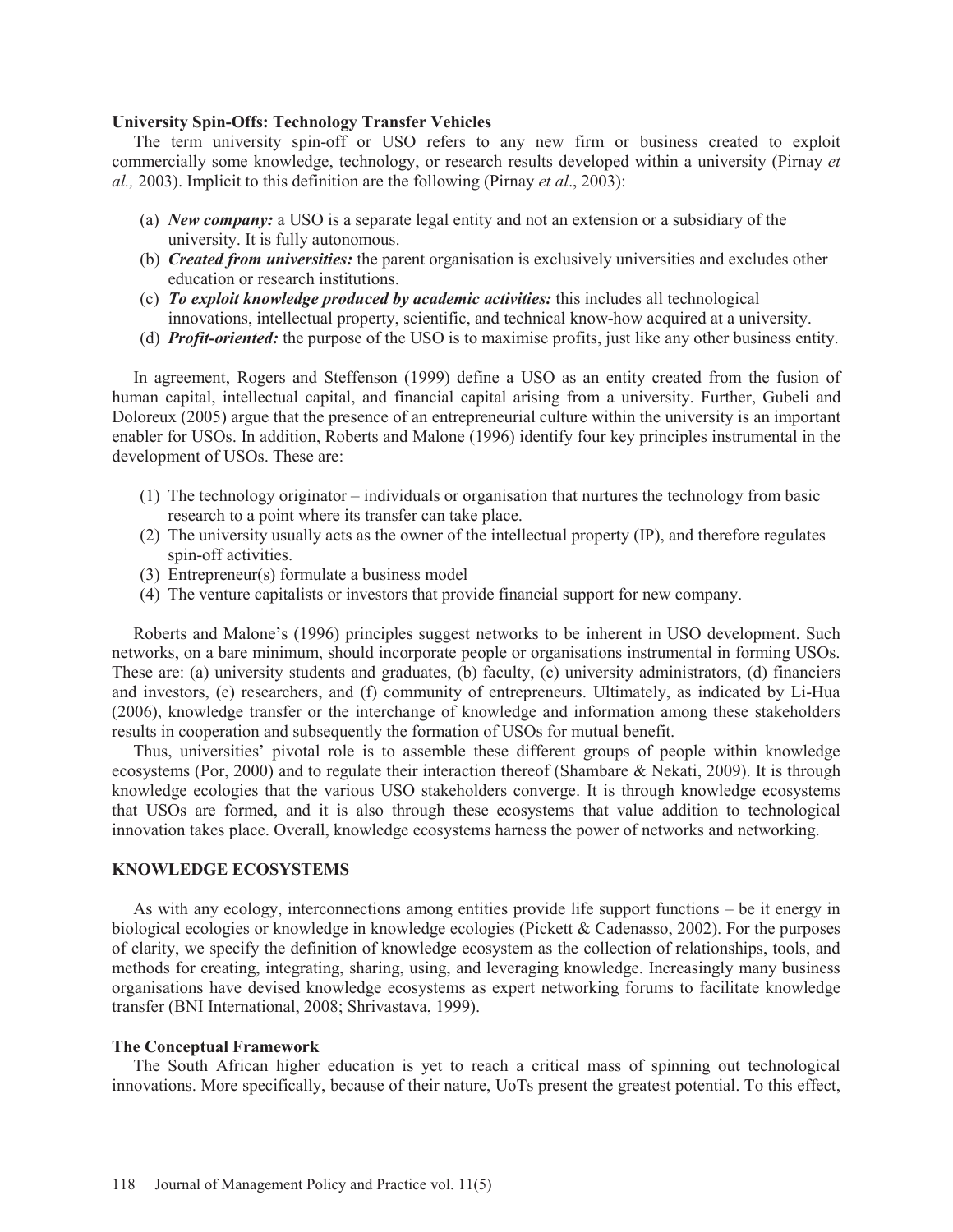we have developed a framework that potentially may guide UoTs' participation in developing spin-off enterprises.

 Unique to UoTs are three basic principles that separate them from other institutions. These are (a) cross-linkages industry, (b) community engagement, and (c) technology focus (Du Pre, 2009). As already indicated, Tshumisano and NRF programmes have resulted in much technological innovations. What is lacking, however, is the diffusion of these technologies, hence, USOs.

 While a number of strategies are employed to achieve technology transfer. This study considers USOs (Gubeli & Doloreux, 2005; Pirnay *et al*., 2003) for two reasons. Firstly, given the high unemployment rates in developing countries, USOs are also likely to provide employment opportunities for university students and graduates. Secondly, with increased entrepreneurial activity on the part of students and communities, much poverty is likely to be alleviated. We developed the conceptual framework (see Fig. 1) using foremost, personal experience working with research centres and incubators at Tshwane University of Technology.<sup>2</sup> In order to make sure that key factors were not excluded, we incorporated insights from relevant research, which was followed up by qualitative interviews with senior personnel from two UoTs – Tshwane University of Technology and Durban University of Technology.

 The university is the convergence point for any spin-off activity. On the lower half of the conceptual model, the two university functions of teaching and research are presented. On the upper half, the stakeholders or the community of the institution are depicted. These are connected to the university through a specialist network. The network fully emerges as a knowledge ecosystem when it is connected to the university environment of students and faculty.





### **University Functions**

 In this regard, the university performs three basic functions: research, teaching, and business development.

#### *Research*

 Through research, UoTs generates new technologies, innovations, and processes. To a certain extent, research focus ought to be informed and guided by both institutional priorities as well as societal needs.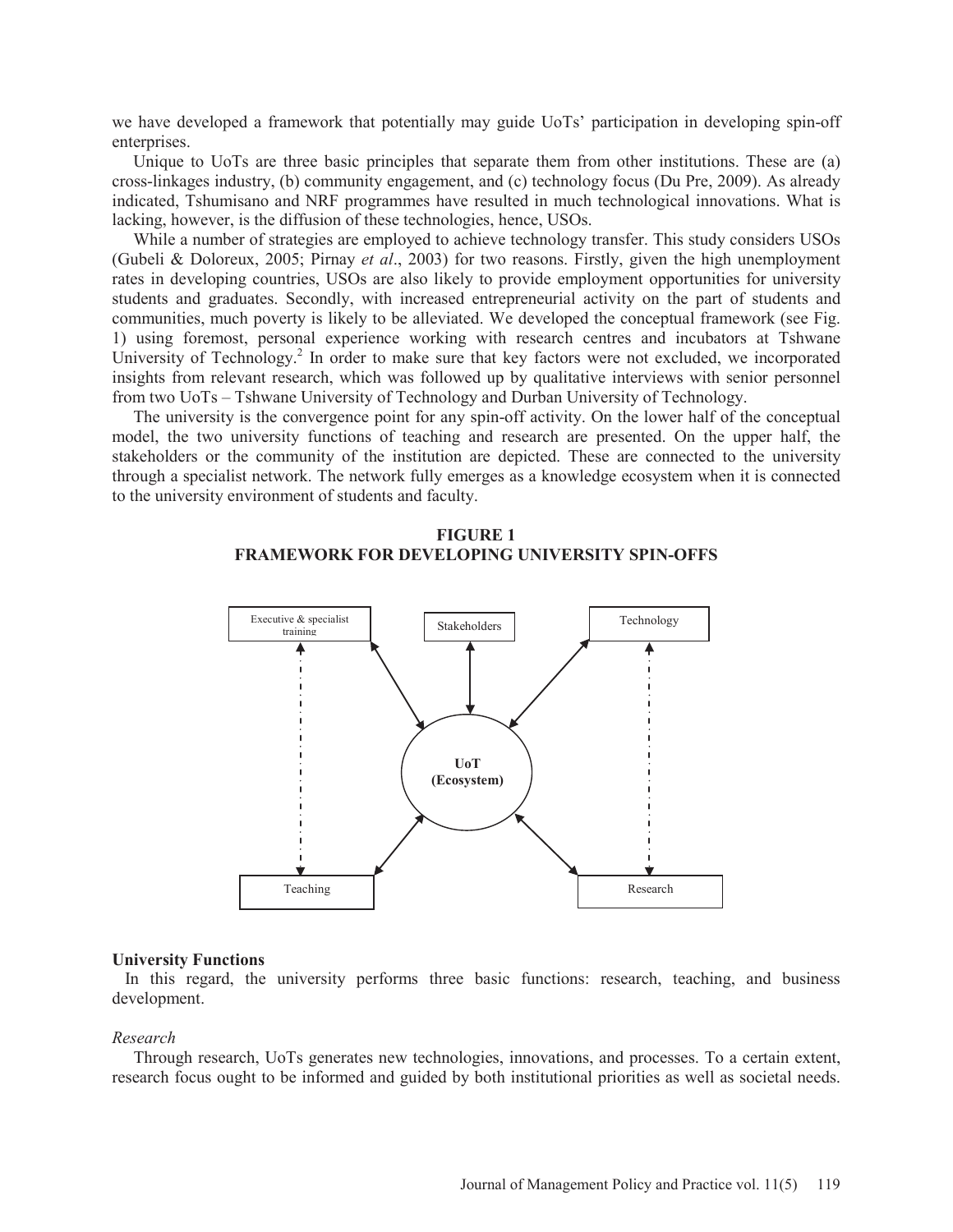Indirectly, the research function is represented in the ecosystem through technology and innovations. In addition, the institution also provides financial and other non-monetary support for research activities.

# *Teaching*

 The teaching function contributes more towards soft skills. These include managerial practices, contacts, partnership agreements, development of various business tools, including business and marketing plans. Teaching mostly applies to formal degree programmes, but in addition to this, executive and specialist will also be provided for informal programmes specifically designed to equip candidates with specific tools. Duration of these usually ranges from 1 day to 12 months. For instance, a 3-day Business Plan writing Workshop.

# *Business Development*

 Business development takes a leading role in the ecosystem formulation. This becomes the conduit through which the institution can interact with third parties for and on behalf of the university. Ideally, such a unit must be a private company wholly owned by the university in order to free it from bureaucracy as well as dispel any fears of misappropriation of taxpayers' funds. The department interacts with stakeholders and financiers as well as with students. It identifies the market needs and searches for innovations available within the university. Thereafter, a suitable model among the stakeholders is formulated. Although the department may initially be funded by the university, it should be able to operate sustainably through revenue from executive programmes as well as intellectual property rights.

# **Ecosystem**

 The ecosystem is a highly specialised network of groups of peoples from different backgrounds and the more diverse the cluster is the better. In these networks, the following should be represented:

(a) From the UoT, the following:

- *University students and graduates:* ideally a register of research projects undertaken by postgraduate students should be maintained. This research can be classified into research focus and niche area, which may facilitate identifying interdisciplinary research projects.
- *Faculty:* comprising lecturers, research supervisors, and promoters. By promoting cooperation among faculty, students will also be encouraged to work together closely.
- *Administrative departments:* universities are bureaucratic institutions, and often lack coordination among departments, especially between teaching and non-teaching departments. Involving support personnel from finance, legal, and marketing streamlines processes.

(b) From the community, the following:

- *Financiers and investors:* investors, bankers, and venture capitalists are always on the watch for brilliant business ideas to finance. Maintaining close ties with these individuals or organisations improves chances of securing funding.
- *Community of entrepreneurs:* in developing business ideas and subsequently successful businesses, students may require mentorship. Thus, local businesspeople may be willing to act as mentors.

# **DISCUSSION**

 Knowledge ecosystems are vehicles catalyse the flow of information within the university, among the various departments, and with the university and the community. The point of departure therefore is first to encourage coordination between students (from different disciplines – law, business, psychology, and engineering) and their instructors. At this stage, students are able to bring together their diverse skills towards achieving common goals. For example, a new innovation may be developed by engineering students, law students prepare all the necessary legal aspects, and entrepreneurship students formulate a viable business model. Throughout this process, instructors and business development personnel provide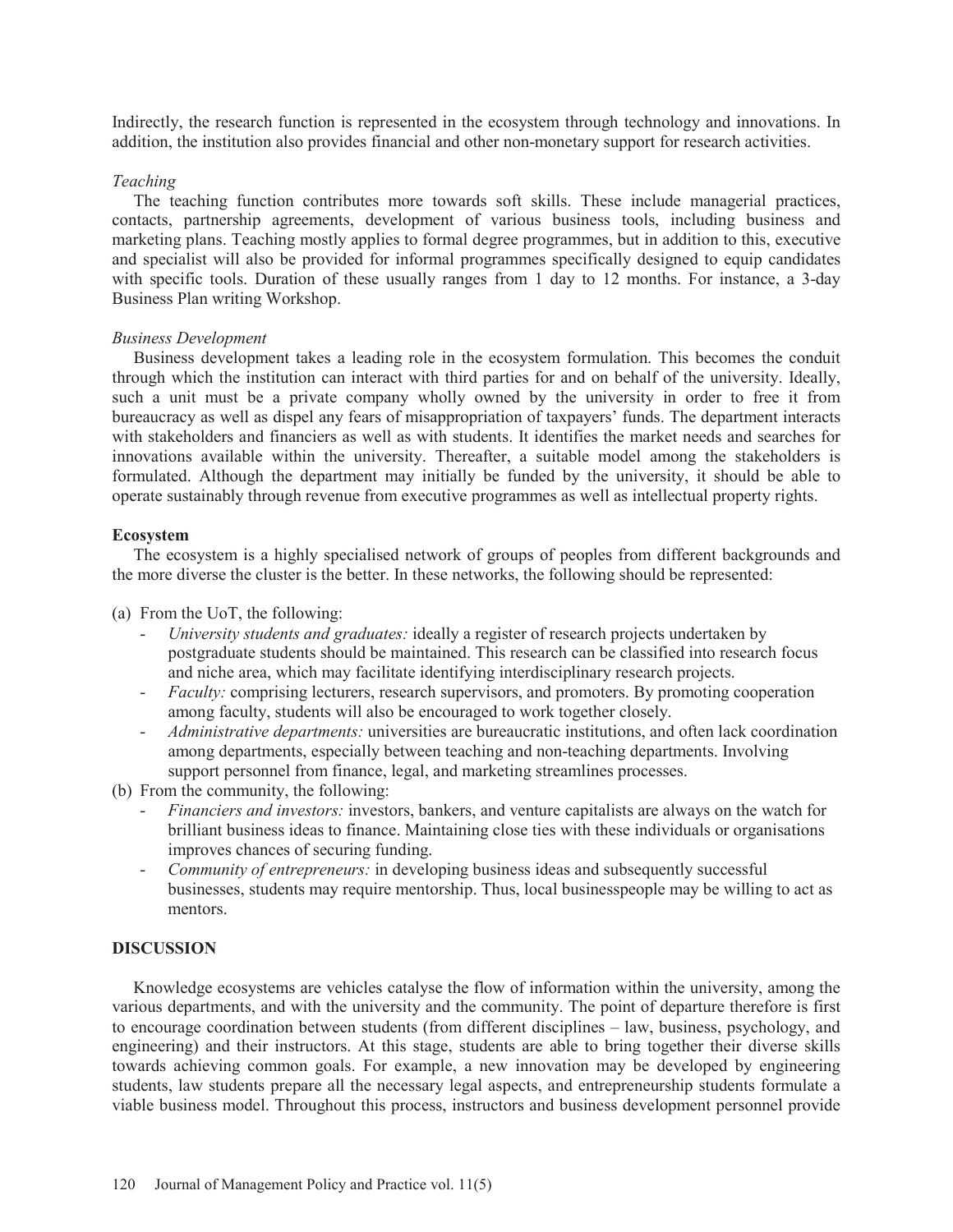tools and guidance and regulate the flow of work. Specifically, university departments could contribute the following in the creation of knowledge ecologies:

### **Faculties of Education**

 Education schools may participate by improving the quality of teaching and learning by engaging in research in the practice of pedagogic practice (Prince *et al.,* 2007). Increased discourse in the area enables the creation of forums for sharing best practices in education. With improved teaching techniques, for instance practical learning, students are more likely to apply as well as share their newly acquired skill and knowledge.

## **Faculties of Science & Engineering**

 Their participation is biased towards technology generation. Accordingly, students from engineering schools should increase interaction with manufacturing firms so as to gain appreciation of both practical and theoretical aspects in process and product development.

### **Faculties of Business**

 Business students concern themselves with discovering sustainable solutions to the various aspects of business and business processes. Thus, their focus should be directed from the current theoretical one to that of practical training. Students should acquire experience of handling real-life situations. This includes students not only learning, say, how to draft business plans, but to also attempt forming small scale businesses from the business plans. Business students become more active in the formation and formulation of USO business models.

# **LIMITATIONS AND CONCLUSIONS**

 In this paper, we concluded that modern universities specialise in creating and transmitting knowledge, also known as technology transfer. We also learnt that technology transfer promotes socio-economic development, and that USOs are the best approach to transmit technology from universities to the community. Although this has become the common practice in most developed countries, in South Africa however UoTs are grappling with spinning out technologies. Albeit numerous technological innovations developed at UoTs, the number of USOs is still limited. To that effect, we propose a framework that South African UoTs may follow in order to promote USO development.

 First, collaboration between university departments, both academic and support, must be harmonised through a central agency, which we identified as the business development agency. In order to appeal to both the university population and the wider community, the latter office ideally should be a private entity owned by the university, for a number of reasons. First, because of institutional bureaucracy most private companies desist from doing business with government institutes such as universities. Secondly and also related to bureaucracy, processes are streamlined to operate efficiently. Thirdly, transparency among all stakeholders is promoted.

 Second, with the business development agency in place and operating as a profit-maximising organisation, it should then form partnerships with the community. Thus, by knowledge ecosystems are formed by bringing together students, staff, entrepreneurs, financiers, and mentors. The mutually beneficial relations of ecosystems culminate into USOs.

 The study is delimited to include only UoTs in South Africa. As such, results may not necessarily be applicable in other contexts. Overall, the concept of USOs appears to provide solutions to a number of challenges faced in developing nations. USOs potentially may have a positive impact on poverty alleviation and employment generation. The implication for policymakers and educators alike is focusing on fostering collaboration between industry and education, as synergistic partnerships between the two are unavoidable. What is, however, more critical, is managing the silo mentality prevalent within academia. To conclude, it would be interesting for further research to subject the developed model to testing. Additionally, potential challenges of USO formation from other factors, such as students'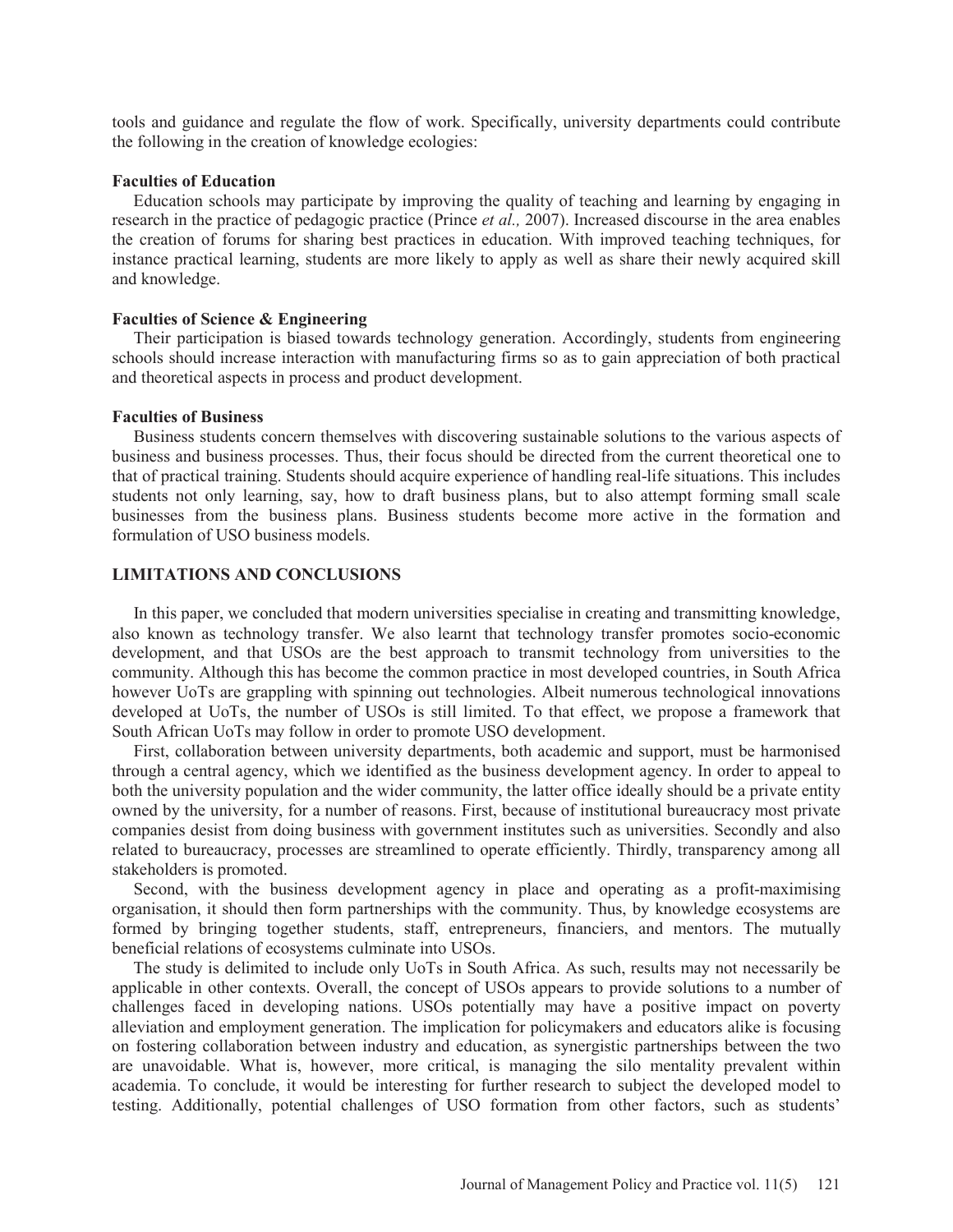willingness to initiate these ventures as well as financing issues including the community's willingness to support USOs could also be considered.

# **ENDNOTES**

- 1. Google was formed in 1998 by two Stanford University students with collaboration and funding from venture capitalists.
- 2. TUT is the biggest, in terms of student enrolment and programmes offered, of the 6 UoTs in South Africa.

# **REFERENCES**

Association of University Technology Managers. (2005). *Performance for US Academic and Non-profit institutions, and Technology Investment Firms.* Northbrook: AUTM.

Athey, T. H. 1998. The Challenge of Non-Traditional Universities in the 21<sup>st</sup> Century Higher Education. *Computer Information Systems*. Fall 1998. pp. 41-46.

BNI International Network. (2008). *International Conference*. [Online]. Available at: http://www.bni.co.za/about.html. [Accessed on 30 December 2008].

Dictionary.com. (2010). *Google*. http://www.dictionary.com

Du Pre, R.H. (Ed.) (2000). *Universities of Technology in South Africa: Position, Role and Function.* Vaal University Press. Johannesburg.

Duderstadt, J.J. (2000). *Financing Public Universities in the New Millennium*. Seattle, Washington. University of Washington.

Gubeli, M.H. & Doloreux, D. (2005). An Empirical study of university spin-off development. *European Journal of Innovation Management*, 8, (3), 269-282.

Higher Education South Africa (HESA). (2007). *Technology Transfer and Diffusion: Capacity and Potential in South Africa's Public Universities – Survey 2007*. Pretoria South Africa.

Higher Education South Africa (HESA). (2010). *Insights*. Issue 2 (April 2010) Pretoria South Africa.

Ismail, N.A. (2008). Information Technology governance, funding, and structure: a case study of a public university in Malaysia. *Campus-Wide Information Systems*, 25, (3), 145-160.

Li-Hua, R. (2006). Examining the appropriateness and effectiveness of technology transfer in China. *Journal of Technology Management*, 1,(2), 208-223.

Ma, T., Grubler, A., & Nakamori, Y. (2009). Modeling technology adoptions for sustainable development under increasing returns, uncertainty, and heterogeneous agents. *European Journal of Operational Research*, 19 (5), 296-306.

Mellors, C. (2006). Guru Interview: Colin Mellors. *Emerald Now,* 2006. Emerald for Managers.

Pickett, S.T.A., & Cadenasso, M.L. (2002). The Ecosystem as a Multidimensional Concept: Meaning, Model, and Metaphor. *Ecosystems*, 5,(1), 1-10.